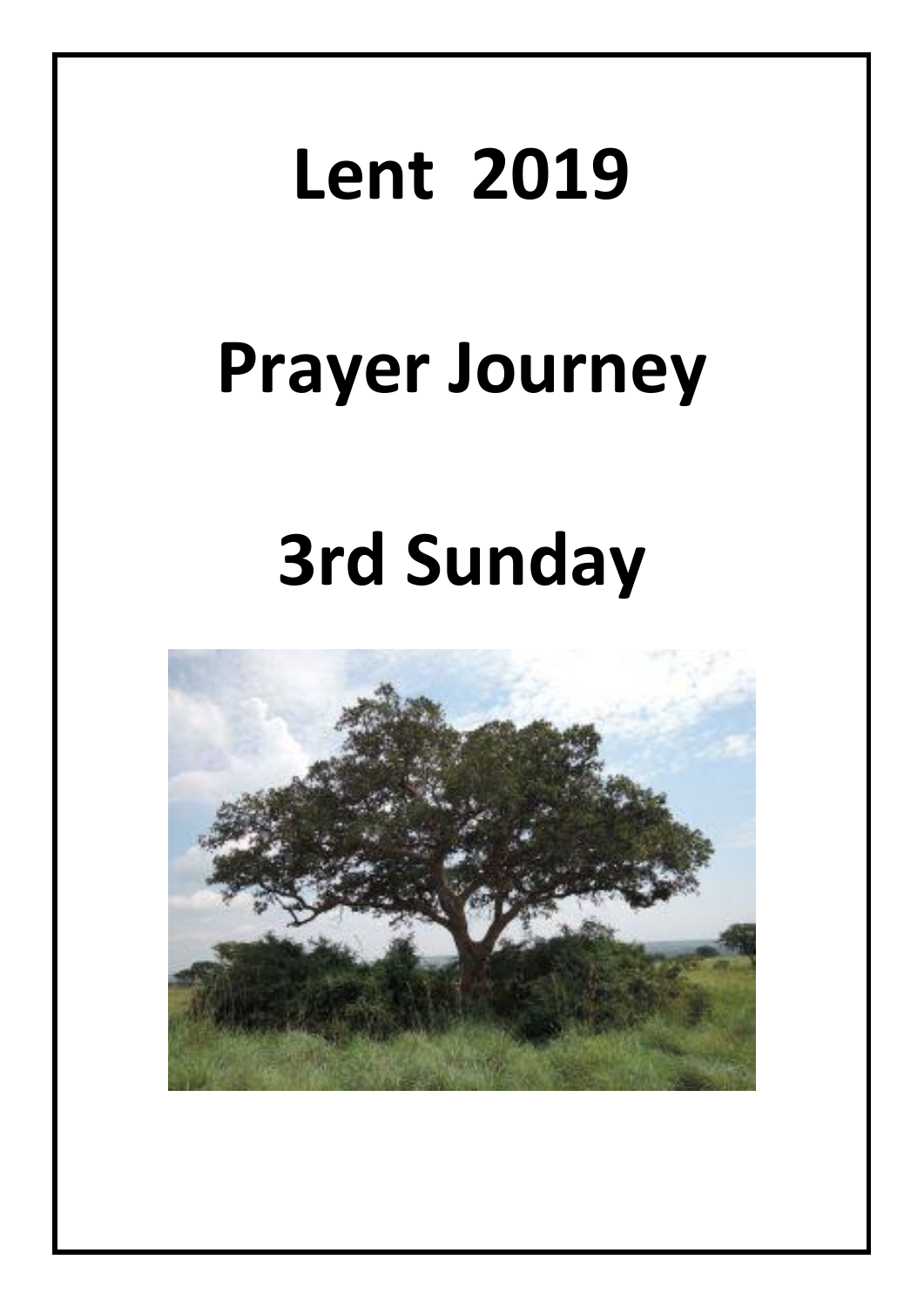### 3rd Sunday of Lent The Parable of the Fig Tree

### "If the tree bears figs next year, so much the hetter"

#### **GATHER**

Make the sign of the cross Pray **God of all people As we journey through this Season of Lent, help us to build your Kingdom and do you will each day. May we be people of prayer in all things so that our lives give glory and praise to you. Amen**

#### **WORD - LISTEN**

Read or listen to the reading from the Gospel of Saint Luke (13:6-9) *Jesus uses the story of a fig tree that hasn't produced any fruit for three years to describe God's patience and hopefulness, even when we turn away from God and sin.*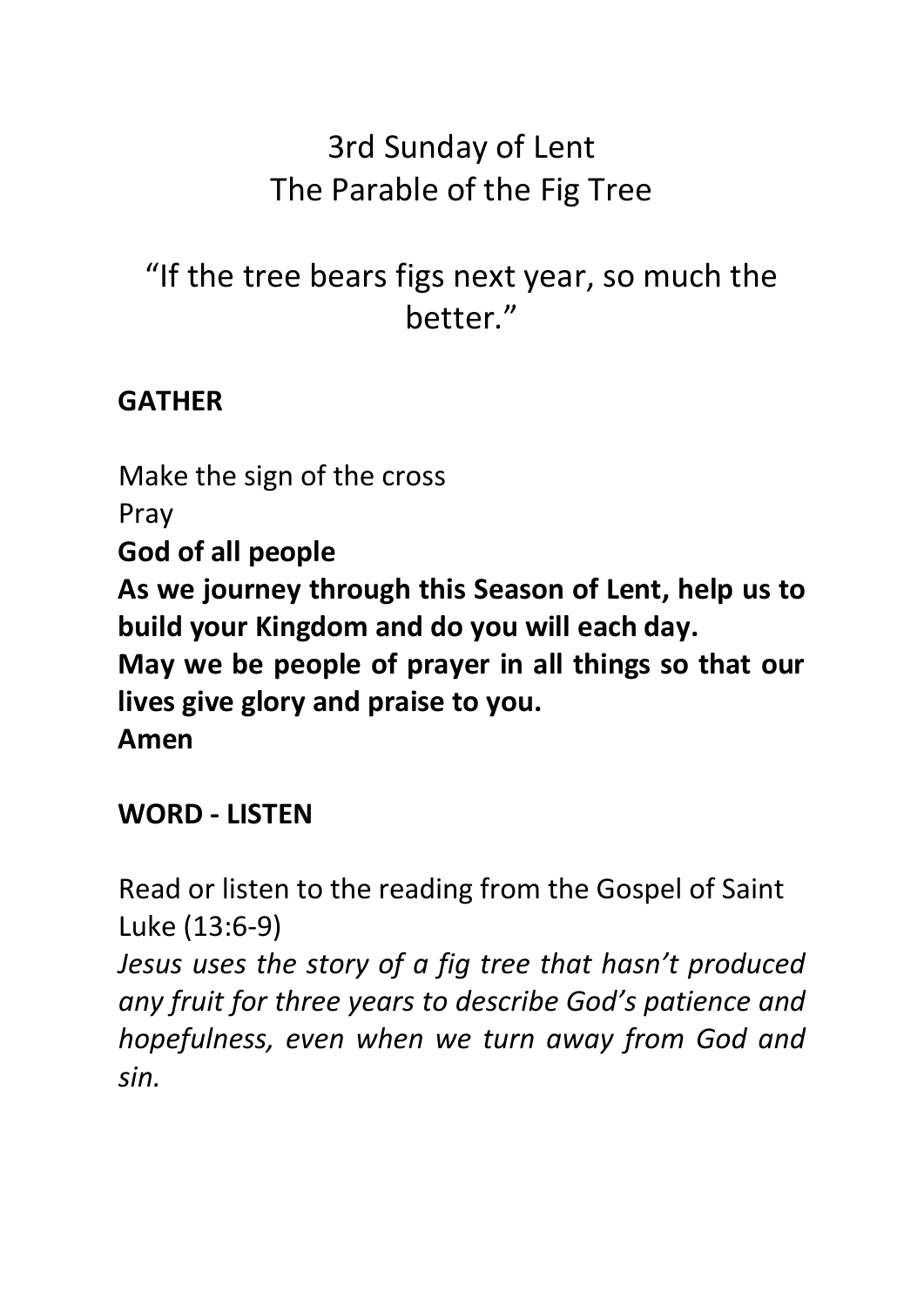#### **RESPOND**

Fig trees are very easy to grow but it is difficult to get them to produce fruit.

Have you ever tasted a fig, fresh or dried? See if you can try one this week or spot them in the shops or market.

Say a prayer for the people who worked hard to grow and harvest the fruit.

How has God has helped you to have a "fruitful" Lent so far?



Draw a fig for each "fruitful" action or prayer.